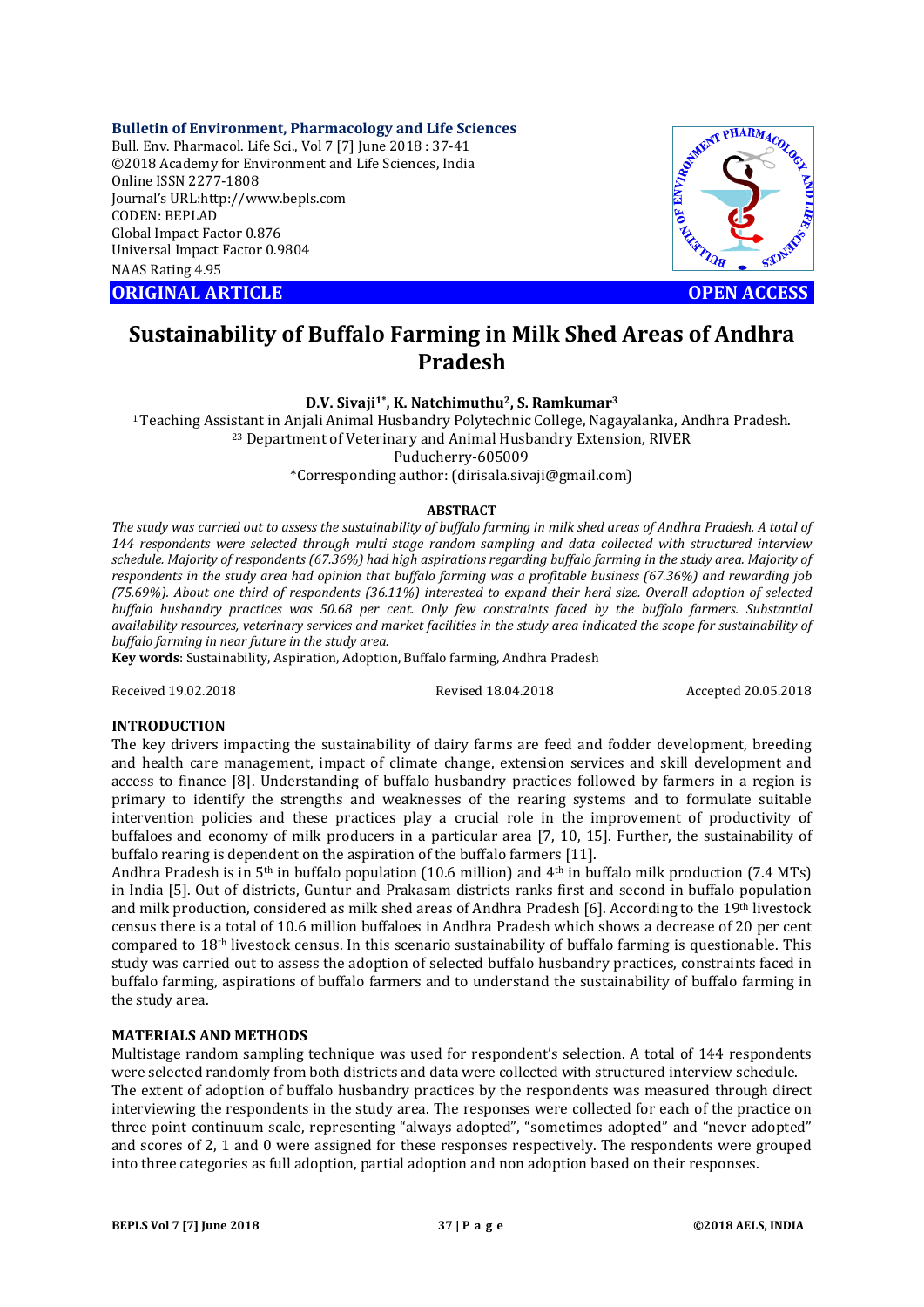#### **Sivaji** *et al*

Aspirations of the buffalo farmers was studied through identified 10 aspiration statements which include five positive statements and five negative statements on buffalo farming [13]. The answers were elicited through personal interview and quantified by giving scores of 1 and 0for yes and no responses respectively. Based on the total scores, the respondents were categorized into high and low aspiration buffalo farmers.

# **RESULTS AND DISCUSSION**

Sustainability of buffalo farming in this study was concluded through the socio economic situation of buffalo farmers, availability of resources and services, extent of adoption of selected buffalo husbandry practices, constraints faced by buffalo farmers and aspirations of buffalo farmers with reference to buffalo farming (depicted in fig.1).

# *I. Socio Economic Situation of Buffalo Farmers and Sustainability of Buffalo Farming*

The socio-economic and psychological variables significantly, influence the sustainability of dairy farming [12].

- 1. Youth formed a notable share of the farmers in the study area (44%). Majority (69%) of these young buffalo farmers had high aspirations regarding buffalo farming. Young respondents with high aspirations to continue the farming is a sign of sustainability of buffalo farming in the coming years in these regions.
- 2. Majority (54%) of the buffalo farmers received more than 25 per cent of their family income from buffalo farming. The substantial contribution to the family income has direct relation on their livelihood. Further, the status of buffalo farming as a primary occupation for 44 per cent of respondents also points to continuing buffalo farming in the study area. The more dependency on dairy farming, the lesser the chance of discontinuance of dairy farming [17].
- 3. Though there was a recent reduction (20%) in the total buffalo population in Andhra Pradesh, the milk production has increased due to perceptible increase in graded Murrah milch buffalo population [6]. Further, high percentage (70%) of buffalo farmers rearing graded Murrah in both districts reflects the interest of farmers in increasing productivity from buffaloes, which also indicates they prefer higher yielding buffaloes which fetches better incomes to the family. Sirohi *et al*. [16] reported that rearing buffaloes were economically sustainable if their average daily milk production were more than 6 litres in Haryana. Baba *et al.* [3] suggested that to ascertain sustainability in livestock sector in Jammu and Kashmir, focused on suitable livestock mix and increasing animal productivity through scientific management.
- 4. From this study it is observed that there was a significant (P≤0.05) increase in the herd size from 4.89 in 2012 to 5.42 in 2017. The trend in the growth of herd size is the good indicative of sustainability of the buffalo farming.

# *II. Availability of Resources and Services and Sustainability of Buffalo Farming*

# *a) Feed and Fodder Resources*

There exist a strong bond between crop, water and milk production [16]. The existing barren, uncultivated, forest and pasture lands were used for grazing purpose in the study area. The availability of this area was about 19 per cent and 26 per cent in Guntur and Prakasam districts, respectively. The Government of Andhra Pradesh is also implementing fodder development schemes viz. OPGK (Oorura Pashu Graasa Kshetralu) scheme, fodder seed procurement and distribution scheme and distribution of power driven chaff cutter on 75 per cent subsidy. Paddy is the primary agriculture crop in both districts. Paddy straw is available for buffaloes throughout the year in these districts. Crop residues like rice bran, cotton seed, vegetable waste and cereal husks were used as feed for buffaloes. About 32 per cent of farmers were preparing their own ration with locally available feed ingredients. Animal Husbandry department also distributes the concentrate feed and mineral mixture at 50 per cent subsidy.

Guntur and Prakasam districts have (a)the most suitable environment (hot and humid climate) for the buffalo rearing, and (b) natural resource of water, such as good number of rivers, canals, local water bodies, ponds and lakes which supports wallowing behaviour of buffaloes. Majority (77%) of buffalo farmers allow buffaloes for wallowing in the study area. The above information reveals the availability of resources: especially, water, feed and fodder, which again strongly indicates the sustainability of buffalo farming in these regions.

# *b) Availability of Breeding and Veterinary Services*

Extension services, which provide support for the dairy farmers geared towards improving management, feeding, fertility and veterinary care is crucial to sustainable small scale dairy farming [14].

Andhra Pradesh Livestock Development Agency (APLDA) is involved in breed up-gradation activities by providing doorstep artificial insemination service through Gopalamitras and also through involvement of NGOs (JK Trust Gram VikasYojana) under PPP mode in remote areas of the State. The State Animal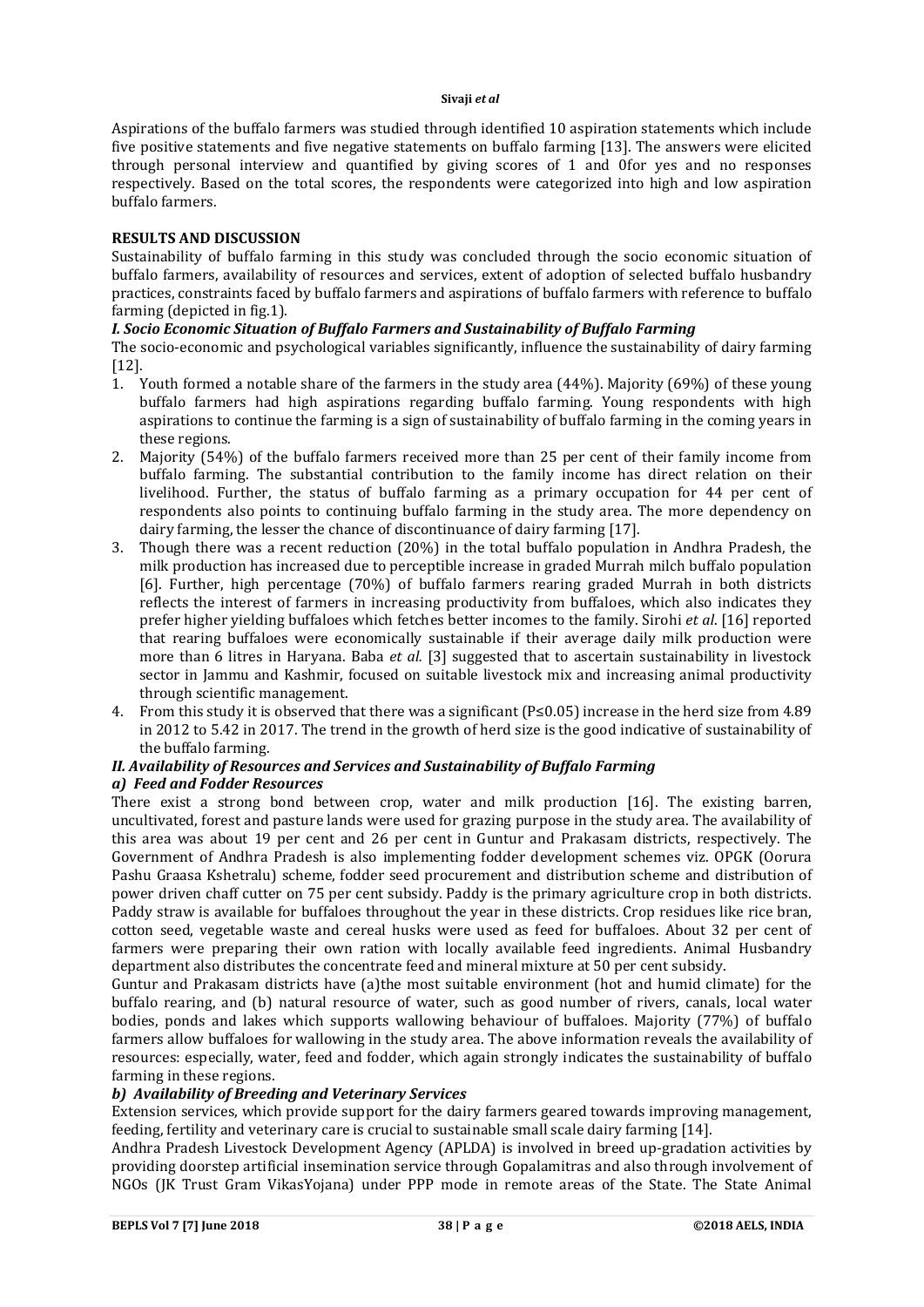#### **Sivaji** *et al*

Husbandry Department is also implementing schemes to encourage dairy farmers' viz. Kamadhenu scheme, Sunandini scheme, Ksheerasaagar scheme Pashu KranthiPathakam, Pavalavaddi Pathakam. Private and Cooperative milk unions are also involved in providing veterinary and breeding services in the study area. Majority (73%) of buffalo farmers stated that they satisfied with what they got asmilk price in the study area. There are more number of institutions involved in dairy development activities in Guntur and Prakasam districts of Andhra Pradesh.

# *c) Marketing Facilities*

Majority (60%) of buffalo farmers sold their milk at cooperative societies and 24 per cent at private dairies. This indicates study area had enough number of marketing facilities. The average milk price received Rs. 34.75. Majority (73%) of buffalo farmers satisfied with the milk price in the study area. Kalaivani and Bose [9] reported that dairy farming would be sustainable, if the global market opportunities/ contract system is available for dairy farmers to sell their milk in Theni district of Tamilnadu.

The sustainability of any farming mainly depends upon the availability of input resources and marketing facilities for the output produced. Both Guntur and Prakasam districts have substantial quantity of feed and fodder, breeding and veterinary services, natural resources like water, climate, grazing land and good network of marketing facilities for dairy products. Hence, it is understood that the sustainability of buffalo farming in this region is very bright.



#### Figure: 1. Sustainability of buffalo farming in the study area based on selected factors

# *III. Adoption of Selected Husbandry Practices and Sustainability of Buffalo Farming*

The high adoption of selected buffalo husbandry practices indicated the availability of technologies / improved practices and the farmers ability to use these technologies. The availability and accessibility to veterinary and breeding services may have some influence on sustainability of buffalo farming. Arefaine and Kashwa [2] stated that proper recording of accurate heat detection, breeding strategies, individual buffalo milk yield and selection of animals based on pedigree information will bring sustainable improvement in efficient utilization of buffaloes in Egypt. The following six practices are selected for understanding the sustainability. Good management practices of a farming system constitutes the grassroots of the system's economic, environmental and social sustainability [4].

# *a) Regular Heat Detection and Timely Insemination of Animal*

All the respondents adopted heat detection skills regularly in the herd. Majority (83%) of the buffalo farmers practiced right time of insemination (12-18 hours) in the study area.

# *b) Adoption of AI Practice*

Majority (73%) of the buffalo farmers were practicing AI for buffaloes in the study area.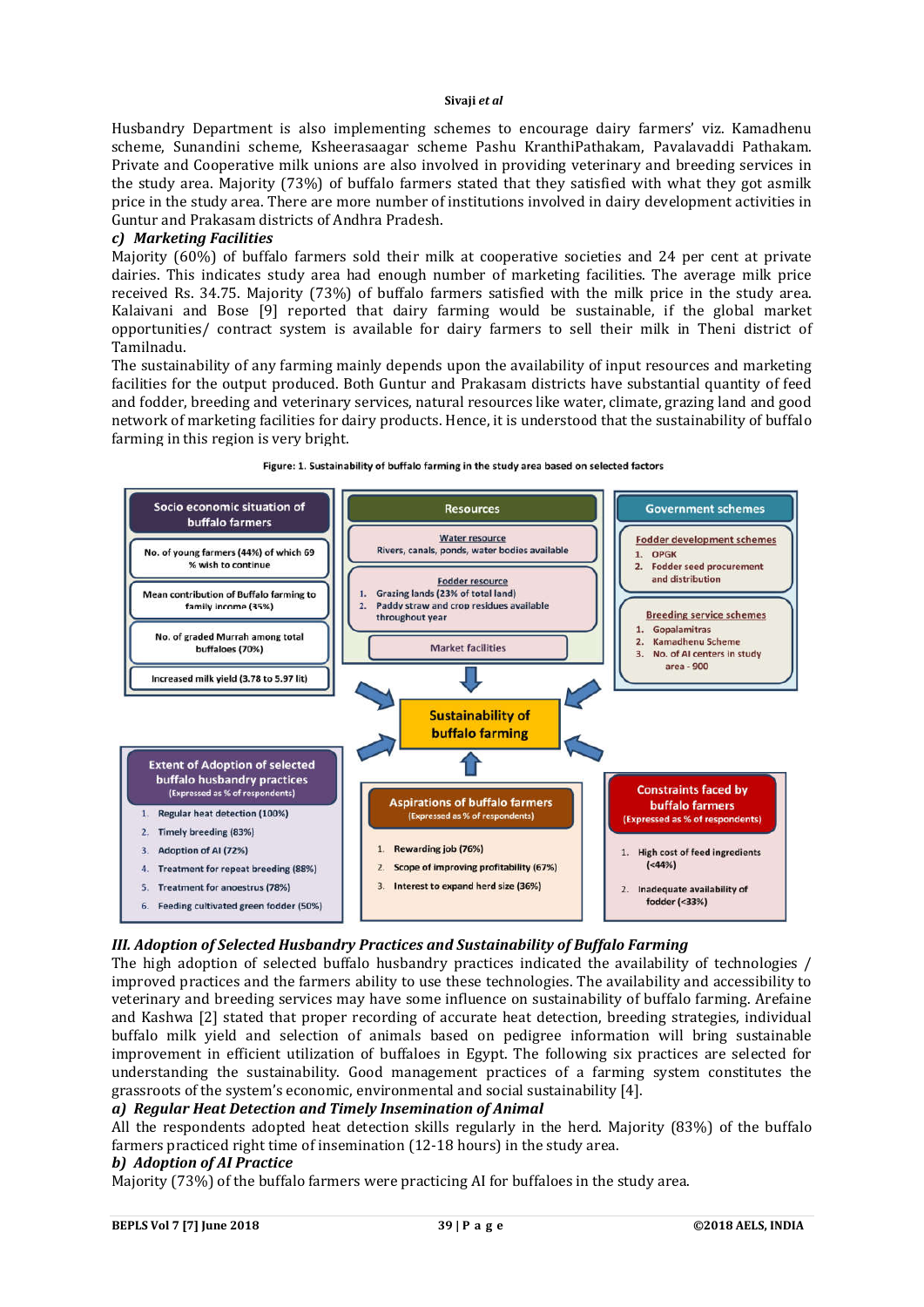# *c) Treatment for Repeat Breeding and Anoestrus*

Usually reproductive disorders like repeat breeding and anoestrus in buffaloes make the farmers to lose interest in buffalo farming. Treatment for repeat breeding and anoestrus was adopted by majority (88% and 78%) of the respondents.

This shows the availability of veterinary and breeding services in the study area. The high adoption of these practices may have considerable influence on sustainability of buffalo farming in the area.

# *d) Cultivation of Green Fodder*

Because of the government schemes about 24 per cent of respondents were cultivating the improved fodder varieties and in addition, 26 per cent of respondents had accessibility to purchase fodder in the study area. From these findings one could understand that with the government promotionthe availability of feed and fodder in these regions has been increased substantially.

# *IV. Constraints and Sustainability of Buffalo Farming*

High cost of feed ingredients was the major problem faced by buffalo farmers (44%) in both the districts. However, the locally available crop residues viz. paddy straw, ground nut hay, cotton seed, sugar cane tops, vegetable waste, coconut cake oilcake and rice bran etc. may help the farmers to continue buffalo farming.

Further, realizing the importance of green fodder in buffalo farming the State Government implemented OPGK scheme, which encourage cultivation and distributionof fodder to the buffalo farmers who is interested to practice it. As mentioned earlier, the study revealed that about 50 per cent of farmers had accessibility to either cultivation or purchase of green fodder for buffaloes.

All other constraints expressed by the respondents were less significant in nature because the number of respondents felt as constraints were less than the one fourth of the respondents selected for this study.

# *V. Aspirations of Buffalo Farmers and Sustainability of Buffalo Farming*

Majority (67%) of buffalo farmers had high aspirations regarding buffalo farming in the study area. Majority (76%) of respondents in the study area opinion that buffalo farming was a rewarding job. (67%) and rewarding job (76%). About one third of respondents interested to expand the herd size. None of the buffalo farmers in the study area felt that buffalo rearing was low status profession in society. These results are also similar to the findings of Ramkumar [15] who found that majority of dairy farmers wanted to expand their herd size and would like to become ideal dairy farmers.

# **CONCLUSIONS**

Buffalo farming is an occupation of young with no formal education and small land holders belonging to the all communities. It contributes one third of family income. In the last five years (2012 to 2017) graded Murrah buffalo population increased from 46 per cent to 66 per cent and non descript buffaloes decreased from 53 per cent to 30 per cent. This indicates that respondent's preference to high yielding buffaloes in the study area. Higher level of aspiration, substantially full adoption of practices, resource availability, market facilities and existing government policies were favourable for sustainability of buffalo farming in the study area.

# **REFERENCES**

- 1. Amarasinghe, U.A., Smakhtin, V., Sharma, B.R.&Eriyagama, N. (2010). Bailout with white revolution or sink deeper? ground water depletion and impacts in the Moga district of Punjab. India. Research Report 138. International Water Management Institute. Colombo. Sri Lanka:1-26
- 2. Arefaine, H &Kashwa, M. (2015). Areview on strategies for sustainable buffalo milk production in Egypt, *Journal of Biology, Agriculture and Healthcare,***5**(9):63-66.
- 3. Baba, S.H., Wan, M.H, &Zargar, B.A.(2011). Dynamics and sustainability of livestock sector in Jammu & Kashmir. *Agricultural Economics Research Review.***24**(1):119-132.
- 4. FAO.(2009). Principles &practices for sustainable for sustainable dairy farming. Version 2009.
- 5. GoAP.(2015). Statistical abstract of Andhra Pradesh, directorate of economics and statistics, government of Andhra Pradesh, Hyderabad.
- 6. GOI.(2017). State/UT wise buffalo milk production and population in India from 2013-14 to 2015- 16.Community.org.in. Open Government Data (ODG) Platform India, as accessed on 20/9/17.
- 7. Gupta, D.C., Suresh, A,& Mann, J.S. (2008). Management practices and productivity status of cattle and buffaloes in Rajasthan. *Indian Journal of Animal Sciences.***78**(7):769-774.
- 8. Hemme, T., Saha, A,&Tripathi, P. (2015). Dairy farming in India, a global comparison. International Farm Comparison Network (IFCN). Germany Food and Agribusiness Strategic Advisory and Research Group (FASAR). Published by YES BANK.
- 9. Kalaivani, A, & Bose, A.(2015). Sustainable development of dairy farming system in Theni district of Tamilnadu.*International Journal of Commerce, Business and Management,* **4**(4):1301-1311.